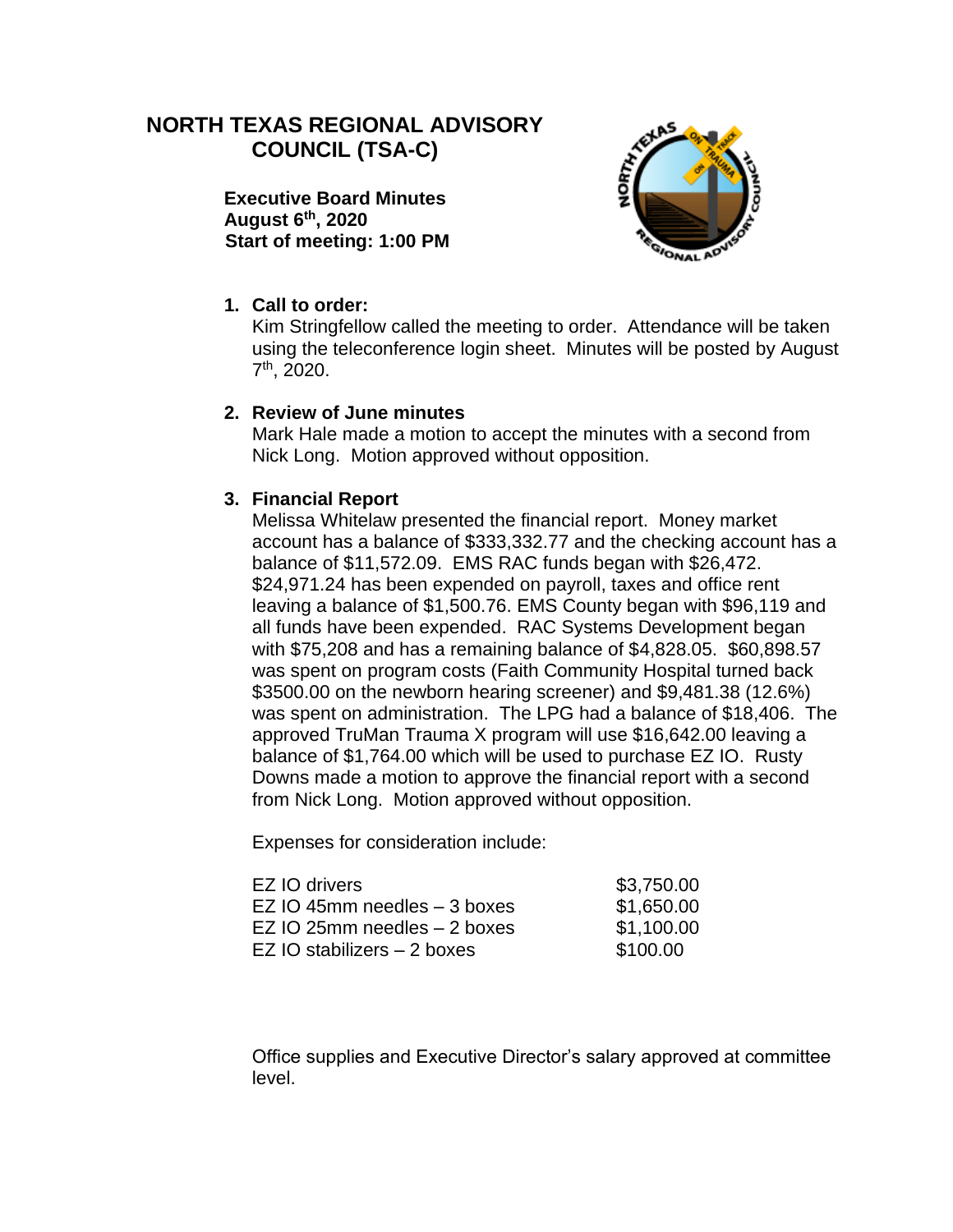Nick Long made a motion to approve expenses with a second from Mark Hale. Motion approved without opposition.

#### **4. Executive Reports**

- **a. Chair:** Kim Stringfellow had nothing new to report.
- **b. Executive Director:** Melissa Whitelaw has completed and submitted the EMS/CO report. She has mailed out the upcoming year's dues invoices and needs assessments which are due by September 1<sup>st</sup>, 2020. She is currently working on the RAC System Development contract and the EMS/RAC contract.

## **5. Committee Reports**

- **a. Trauma Coordinators:** Lee Williamson stated that Electra Memorial Hospital is preparing for trauma re-designation in Feb-Mar of 2021. Hardeman County Memorial Hospital has been redesignated as a level IV trauma center.
- **b. PHEMS:** Foster Simmons notified Melissa Whitelaw that PK Westlake VEMS has decided to let their certification go and will be withdrawing from the RAC and the NORTEX PHEMS committee as a member and the NORTEX treasurer. Kyle Ogden from Saint Jo VEMS will be stepping up into the VEMS board position. The LPG project was approved by email and Melissa moved ahead with the TruMan Trauma X project.
- **c. PIE:** Laura Pressler said the September TNCC classes will be happening. She also stated that she will be contacting the trauma coordinators to set up opportunities to utilize the newly acquired training arms.
- **d. CQI:** Melissa Whitelaw gave an overview of CQI data. EZ IO had 5 new submissions. All 5 were medical. 4 were administered by paramedics and 1 by an EMT. 2 attempts were in the humerus and 3 were in the tibia. 1 was used in the tibia due to patient position and 1 was used in the tibia due to age and comfort of patient. The 3<sup>rd</sup> was not specified. 4 were successful on 1<sup>st</sup> attempt and 1 took 2 attempts. King Vision had 2 new submissions. Both were classified as medical due to difficult airway. Both were successful on the 2<sup>nd</sup> attempt. The tourniquet survey received 1 submission. It was applied by a first responder and was a commercial tourniquet. The first responder had received STB training. TOR had 4 new submissions. All were for patients over 55. All 4 were not witnessed codes. All 4 had signs and symptoms noncompatible with life. All 4 had CPR administered; 1 was initiated by a first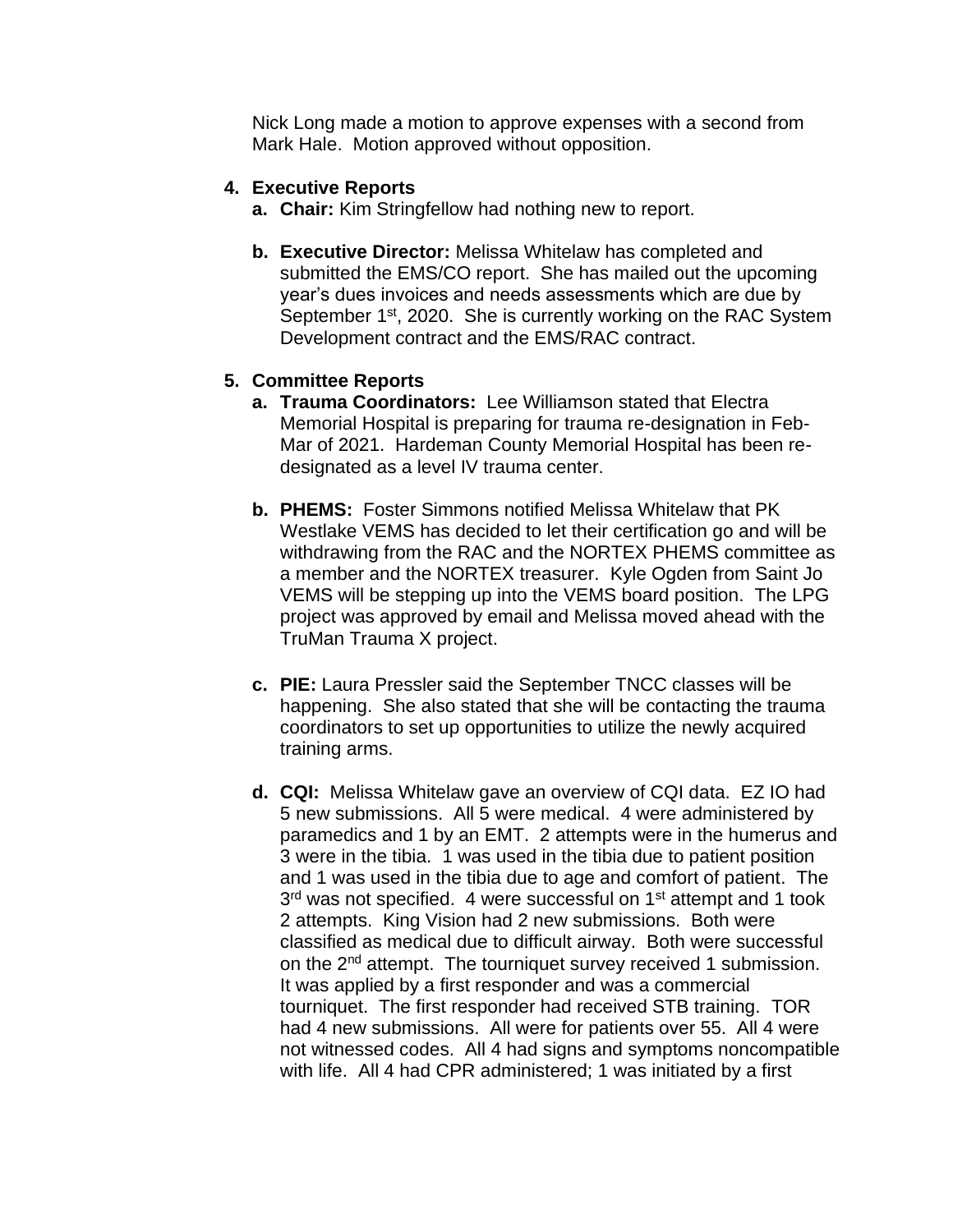responder and 3 were initiated by laypeople. 3 were called on scene and 1 was transported due ROSC on scene.

- **e. Pediatrics:** Nothing to report.
- **f. Neonatal:** Nothing to report.
- **g. Maternal:** United Regional just sent off the paperwork their designation.
- **h. Air Medical:** Not present.
- **i. Acute Care:** Jill Griffin is the new chest pain/heart failure coordinator. Jennifer Whitehill will remain as the stroke coordinator. United Regional is currently working towards chest pain recertification for 2021.
- **j. EMTF:** Nothing to report.
- **k. HCC:** Please contact Shane Comer with any PPE requests at scomer@ncttrac.org.

#### **6. New Business:**

- **a. Lease Renewal:** A space has become available at Trans Star. It is 325 sq. feet and \$325.00 per month. The current space is \$290.00 per month and 295 square feet. Ryan has offered to allow NTRAC to use Trans Star's internet and conference room (if scheduled) which will save approximately \$60.00 per month. The space is on the ground floor and has a reception area which will allow for package deliveries to NTRAC versus Air Evac. Laura Pressler made a motion to approve office relocation with a second from Nick Long. Motion approved without opposition.
- **b. Executive Director Review for end of meeting:** The review has been completed by the board and Kim Stringfellow will put together a formal report.
- **c. Bylaws and Trauma Plan review:** All members need to review the bylaws and trauma plan at ntrac.org>about>trauma plan. Please email any changes to Kim Stringfellow and Melissa Whitelaw at [kstringfellow@unitedregional.org](mailto:kstringfellow@unitedregional.org) and [melissa.whitelaw@ntrac.org.](mailto:melissa.whitelaw@ntrac.org) All suggestions will be posted at the October meetings and voted on at the December meetings.